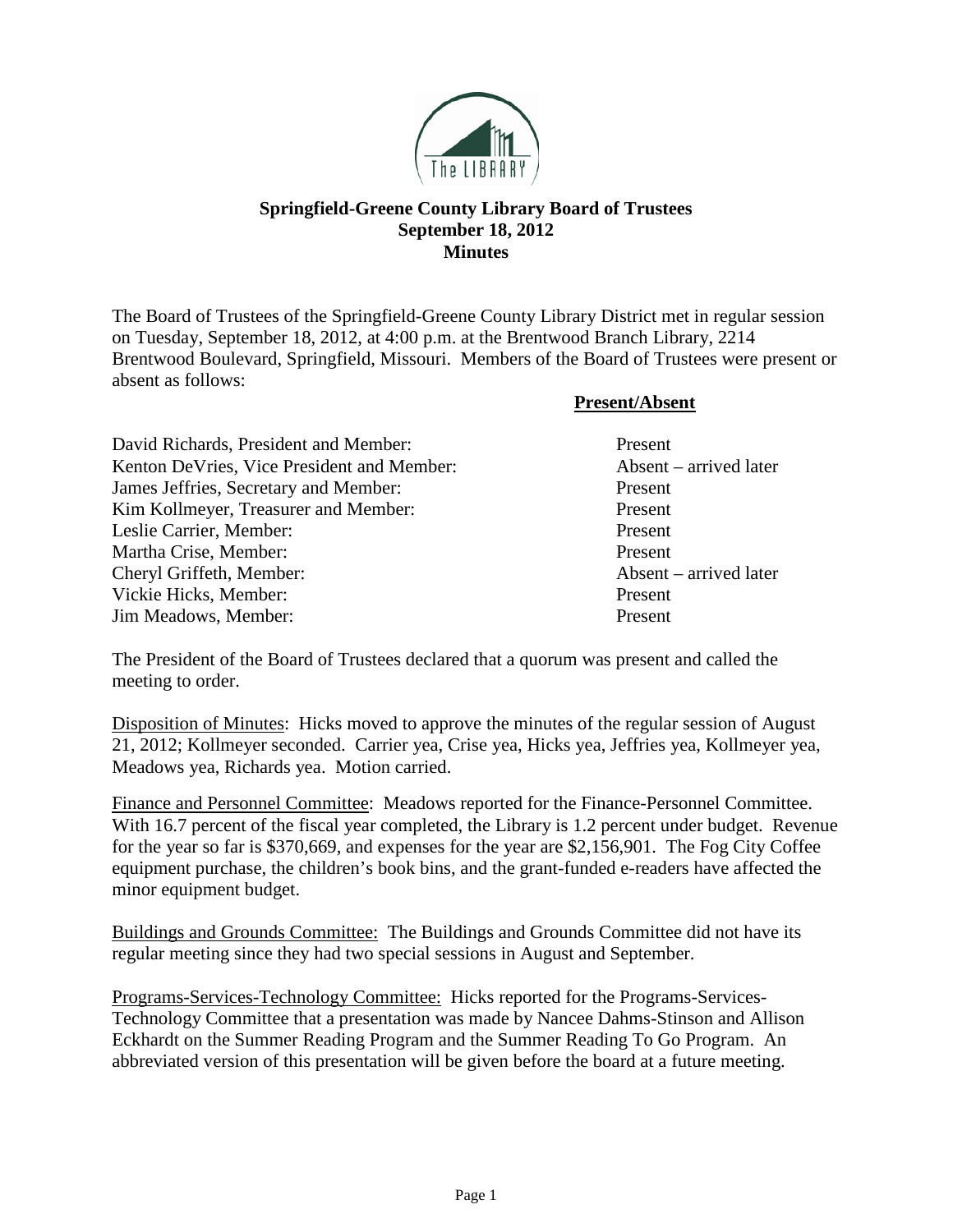Report of the Director:

- Electronics Resources Librarian Renee Brumett has been appointed to a three-year term as a Functional Expert by Innovative Users Group.
- The Library will be hosting the annual Missouri Library Association convention October 3 – 5. Members of the Board of Trustees can go to the web site at www.molib.org/conference for registration information.

[Griffeth arrived at the meeting]

• *Outcasts United* by Warren St. John is the book that Missouri State University is using as their common discussion book on campus. St. John will be speaking on October 9 at Hammons Hall for the Performing Arts, and free tickets are available. On October 10 at 10:00 a.m. he will hold a book signing in the Library Center concourse.

Foundation Update: Foundation and Development Director Valerie Richardson deferred the time for architect presentations.

[DeVries arrived at the meeting]

Board Education: none this month

## New Business:

- Jim Meadows volunteered to be the employer delegate for attendance at the LAGERS convention on October 25-26. With no objection, Richards declared Meadows as the elected employer delegate to attend the LAGERS convention for 2012.
- The board discussed an email from Ray Schermer and concurred that Cooper should respond to it to clarify the current situation.
- Architect presentations: Meadows and Jeffries recused themselves from the matter since their respective firms have business relations with parties involved. Presentations were made by:
	- o Sapp Design
	- o Paragon Architecture
	- o Buxton Kubik Dodd Creative
	- o Dake-Wells Architecture

The board agreed to table the decision pending further review of the materials. The board will meet in special session to discuss and vote on the architect choice next week.

Hicks moved to adjourn; Griffeth seconded. With no objection, motion carried; meeting adjourned at 6:53 p.m.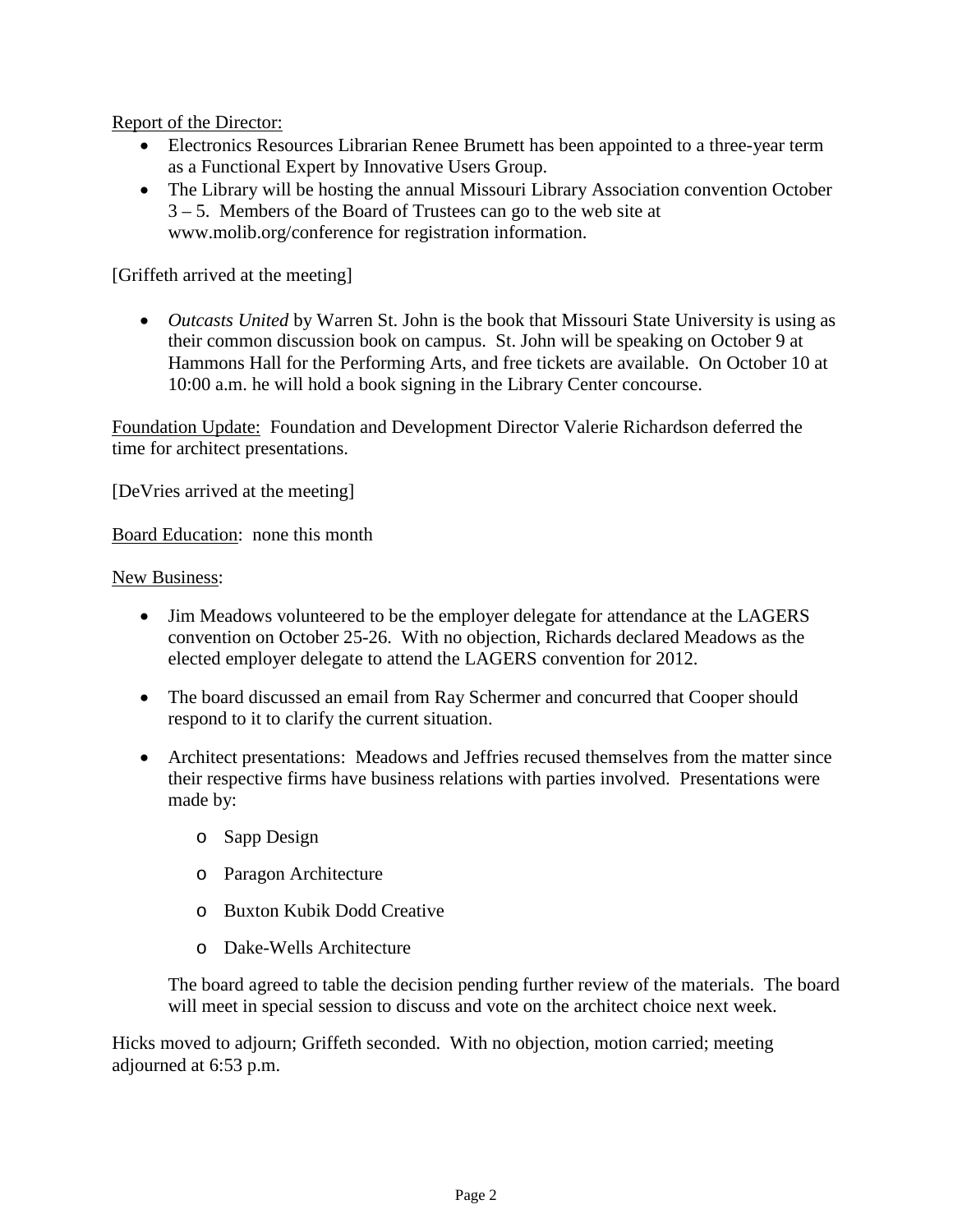Board of Trustees

Director of Business Operations

\_\_\_\_\_\_\_\_\_\_\_\_\_\_\_\_\_\_\_\_\_\_\_\_\_\_\_\_\_

\_\_\_\_\_\_\_\_\_\_\_\_\_\_\_\_\_\_\_\_\_\_\_\_\_\_\_\_\_\_\_\_\_\_\_\_\_\_